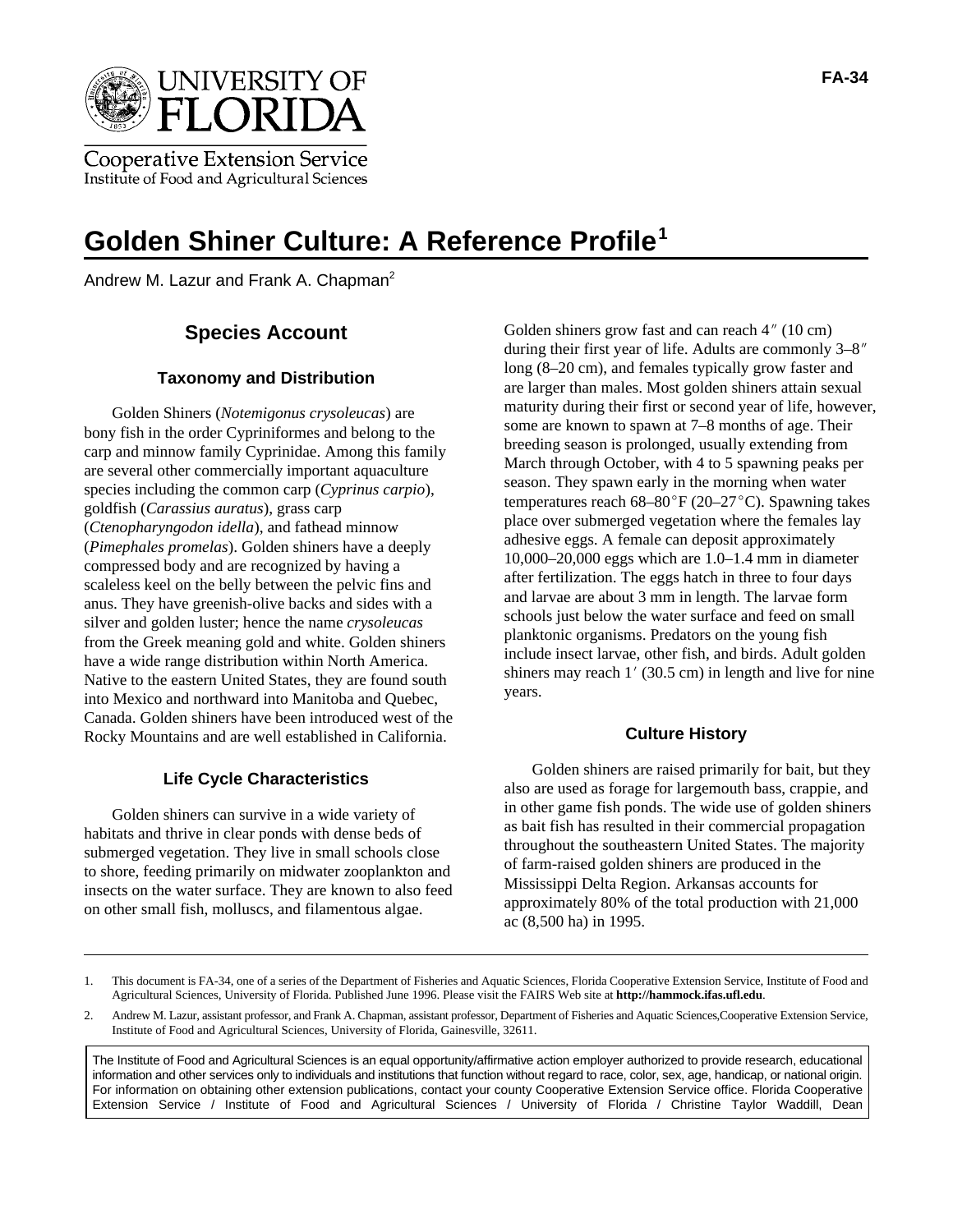Other states where golden shiners are farmed include Alabama, Mississippi, Missouri, and Louisiana. Experiments conducted at the University of Florida's Mitchell Aquaculture Farm have demonstrated the feasibility of golden shiner production as a viable alternative aquaculture species in Florida.

Golden shiners are easily stressed when handled. Attempts to hybridize the species with its hardier European relative the rudd (*Scardinius erthrophthalmus*) have been made. However, at present, the rudd is prohibited in many states, and hybridization is not viewed as a viable option. Domestication of the golden shiner and improvements in production and handling techniques will likely contribute to the hardiness of shiners as a bait species.

# **Production Methods**

#### **Culture Practices**

Golden shiners are raised in ponds. Large ponds of 10–20 ac (4–8 ha) are commonly used in Arkansas. Smaller ponds are preferred by farmers because of the increased ease of water quality management and higher fish yields. Ponds constructed with  $6'$  (1.8 m) tall levees made of clay soils with 3:1 slopes and a water depth of  $4-5'$  (1.25–1.52 m) are used for production. Ponds are usually supplied with well water, a drain and electricity for aerators. Because of the reproductive behavior of golden shiners, culture practices can be grouped into three methods:

- the wild or free spawning method,
- egg transfer method, and
- fry transfer method.

Stocking rates and yields vary among these three production methods.

**Wild or Free Spawning Method**—With this method, ponds are stocked at 20–40 lb/ac (22.4–44.8 kg/ha) of adult golden shiners. Fish are allowed to spawn on natural vegetation or artificial spawning mats. Eggs and fry remain in the broodstock pond throughout the growout period. Because the pond is flooded for a prolonged period before eggs hatch, the potential to establish populations of predacious insects and increase fish loss is high.

**Egg Transfer Method**—This is the most widely utilized production method. In this case, brood ponds are stocked with 400–500 lb/ac (448–560 kg/ha) of adult golden shiners. Spawning mats are added to the pond during the spawning season when water temperatures<br>reach  $70^{\circ}$ F (21.1 $^{\circ}$ C), typically April to June in north reach  $70^{\circ}$ F (21.1 $^{\circ}$ C), typically April to June in north Florida. The number of mats placed in the pond varies with spawning activity, and it is important to use the minimum number necessary to ensure high use of each mat and to prevent unused mats from getting fouled with dirt and algae. Mats are placed level along the shore at  $1-2$ " (2.5–5 cm) water depth. Mats with a significant covering of eggs are transferred in a hauling tank with aerated water from the brood pond to the growout pond which has been fertilized and flooded within 7–10 days. Approximately 100 mats with eggs are stocked per acre (247 mats/ha) in nursery ponds.

**Fry Transfer Method**—In this method, fry produced by either the wild spawning or egg transfer method are harvested and transferred to recently flooded growout ponds; 50,000–200,000 ¾-inch (1.9-cm) fry are stocked per acre (123,500–494,000 fry/ha). Lower densities promote rapid growth and result in larger fish. This method can improve utilization of ponds and fish production potential.

All three methods require broodstock to spawn on either a natural or artificial substrate. Common natural substrates include grasses or Spanish moss assembled into flat  $1' \times 2'$  (0.3m $\times$ 0.6m) mats. Washable air conditioner filter material is the most common artificial spawning substrate used in the industry.

#### **Water Requirements**

Culture of golden shiners requires an adequate supply of good quality water. Well water is preferred because it is relatively free of chemical and biological contaminants compared to some surface water sources. If a surface water source is used, it should be analyzed for pesticides and other potentially toxic compounds. In addition, the water should be properly filtered to remove debris, insect and fish predators, and wild fish which may compete with the golden shiners. A fine mesh screen sock (250 micrometers or smaller) attached to the inlet pipe will filter eggs and larvae of most insects and fish.

Water is required both for the brood and production ponds and holding tanks that are used to grade and hold shiners prior to marketing. A minimum of 15 gallons per minute per surface acre (140 L/min/ha) is recommended for production ponds; a supply of 20–40 gal/min/ac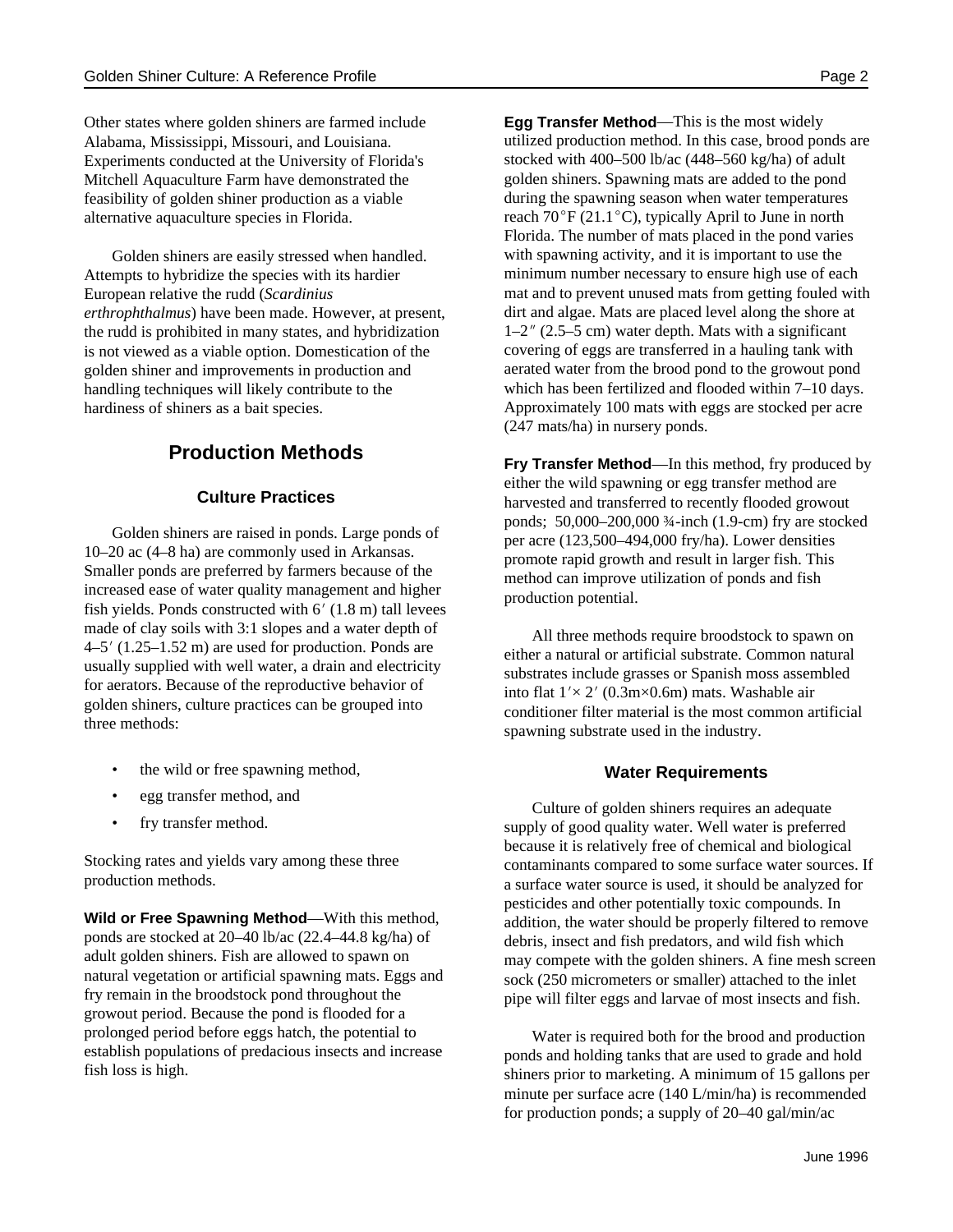(187–374 L/min/ha). A water temperature of  $68-72^{\circ}F$ (187–374 L/min/ha). A water temperature of  $68-72^{\circ}F$  of feed applied to ponds. Maxim (20–22 $^{\circ}$ C) is preferred for holding tanks. The water are 40–50 lb/ac (44.8–56 kg/ha). should be adequately aerated before entering tanks.

#### **Feeding Practices**

both small plant and animal life. Young fish feed actively or fry are transferred to specially prepared and recently on plankton and readily train on commercial diets. Prior flooded nursery ponds. Yields ranging from 100–200 to stocking fry or eggs, production ponds are refilled and lbs/ac (122–224 kg/ha) in large ponds are common. fertilized with inorganic and organic fertilizers to stimulate plankton production. Fish yields with the egg transfer production method

Actual feeding management varies with the intensity depending on pond size and feeding management of production. In an extensive, or low input, management practices. Production in small 0.5-acre (1-ha) ponds in production system, ponds are fertilized on a regular basis north Florida have averaged 1,900 lb/ac (2,128 kg/ha). to keep healthy plankton populations allowing fish to feed solely on natural foods. Both organic and inorganic Yields using the fry transfer method are similar to fertilizers can be used. Many farmers make an initial that of the egg transfer method. A potential advantage of organic fertilizer, such as cotton seed or soybean meal, of preferred fish sizes because of known stocking combined with  $1-2$  gal/acre (9.4–18.7 L/ha) of liquid densities. (10-34-0) inorganic fertilizer. Once an adequate bloom is established, the inorganic fertilizer is used to maintain Regardless of the culture method, yields can vary the bloom for the remainder of the growout period (See due to the impact of poor water quality, inadequate IFAS Fact Sheet FA-17 for more information on feeding and losses to predators. In addition, the size of fertilization of fish ponds). It is recommended to initially fish varies at harvest resulting in a percentage of fish not stimulate a moderately heavy algae bloom,  $8-10''$  being of market size. Grading of golden shiners into the (20–25.5 cm) Secchi disk visibility, until fish reach one preferred market sizes is essential. For the remainder of the growout period, a 14" (36 cm) Secchi disk visibility is recommended to provide ample food and reduce risk of algae related oxygen problems.

Intensive production of golden shiners requires pond fertilizers and supplemental feeding with artificially formulated diets. A finely ground starter feed is used initially for fry; as fish grow, larger sized "grower" feeds are used. The starter diet is higher in protein than the grower diets, ranging from 38–46% protein. Grower diets are commercially available in a crumble form (coarsely ground pellets) or as small pellets, with protein content ranging from 26–32%.

Feed is usually broadcast over one length and width of the pond once a day. Feeding fish twice per day has been shown to improve fish yields. A satiation method of feeding, or feeding fish whatever they can eat in a prescribed time, is a common feeding practice. This enables farmers to more accurately determine proper feeding rate and minimize feed waste. High water temperature and dense algae blooms can limit the amount of feed applied to ponds. Maximum daily feeding rates

#### **Fish Yields**

Golden shiners are omnivorous, capable of eating significantly lower than the other methods in which eggs Yields with the wild or free spawning method can be

range from 400–1,000 lbs/ac (448–1,120 kg/ha)

application of 500–1000 lbs/ac (560–893 kg/ha) of an the fry transfer method is production of a greater quantity

### **Marketing Considerations**

Golden shiners are an extremely popular baitfish and are marketed throughout the United States. Marketing golden shiners can be complex, involving distinct seasonal demands and size preferences. In addition, intense competition exists and marketing success will require a commitment to consistent supply and service. Several characteristics of golden shiners including their relatively high sensitivity to handling stress and broad size range at harvest present marketing challenges. Careful attention to fish harvest and transport methods and use of state of the art holding and grading tank facilities is essential.

The market distribution system for golden shiners is comprised of primary and secondary distributors and finally retail bait shops. Primary distributors buy shiners from farmers and transport them throughout the country to secondary distributors and to a few retail shops. Secondary distributors buy from primary distributors and sell directly to retail outlets. In Florida, harvesters of